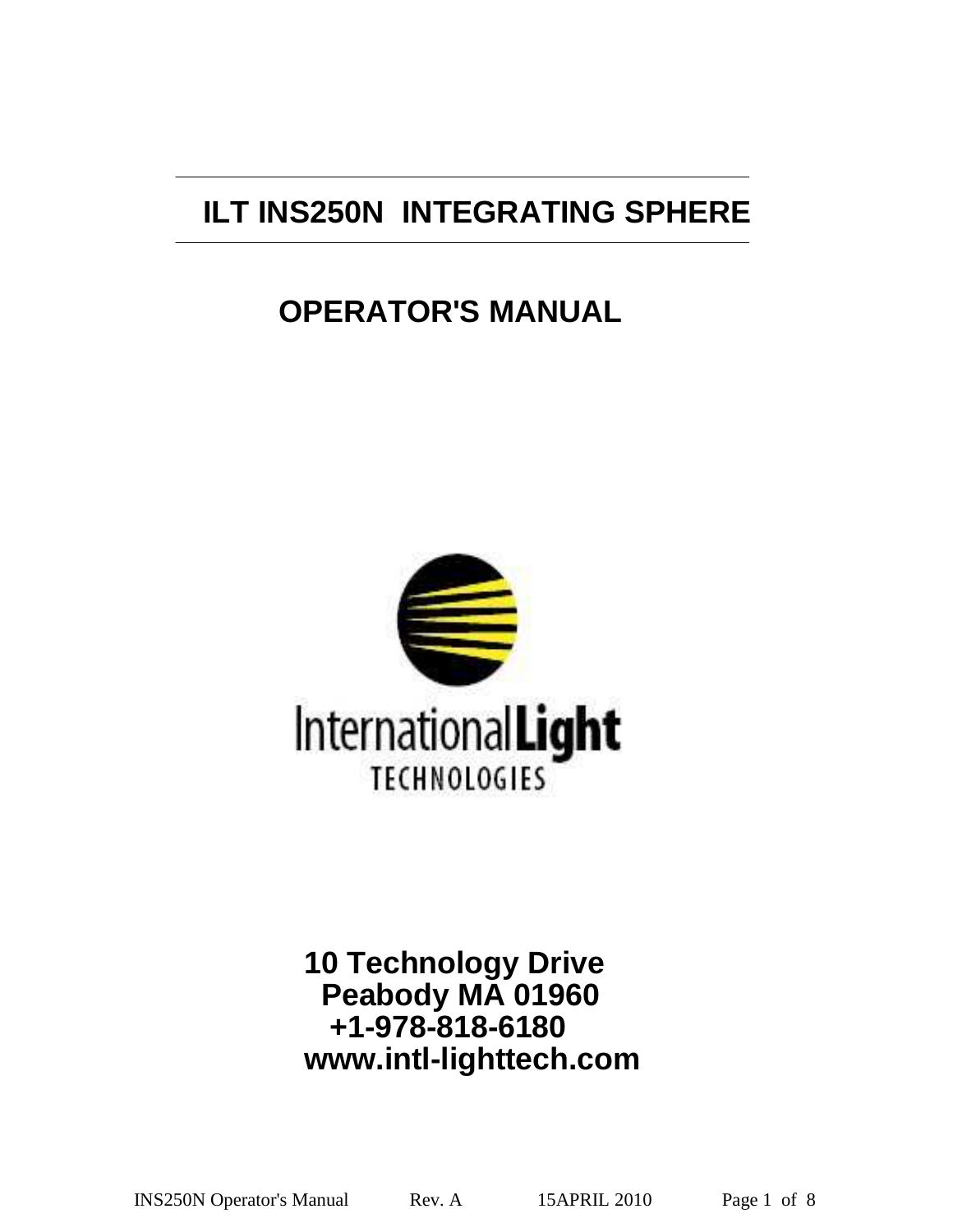# **TABLE OF CONTENTS**

### **1. INTRODUCTION**

### **2. PHYSICAL CONFIGURATION (See Figure 1)**

- 2.1 Size and Weight
- 2.2 Port Orientation
- 2.3 Inter Port Relationship
- 2.4 Port Adapter Rings
- 2.5 Baffles

#### **3. ELECTRTICAL CONSIDERATIONS**

3.1 Input Power

- 3.2 Standard Source Power
- 3.3 Available User Power

### **4. OPTICAL PROPERTIES**

4.1 White Reflectance Coating

- 4.2 Transfer Standard Lamp
- 4.3 Source/User port
- 4.4 Detector Input Cone

### **5. TYPICAL APPLICATIONS**

- 5.1 Mean Spherical Intensity
- 5.2 Flux Measurements
	- 5.2.1 Laser Measurements
	- 5.2.2 Wide-Beam Flux Measurements
- 5.3 Diffuse Source (Radiance/Luminance)
- 5.4 Cosine Receiver
- 5.5 Flat Response Attenuator

### **6. USING THE TRANSFER STANDARD LAMP**

### **7. MAINTENANCE**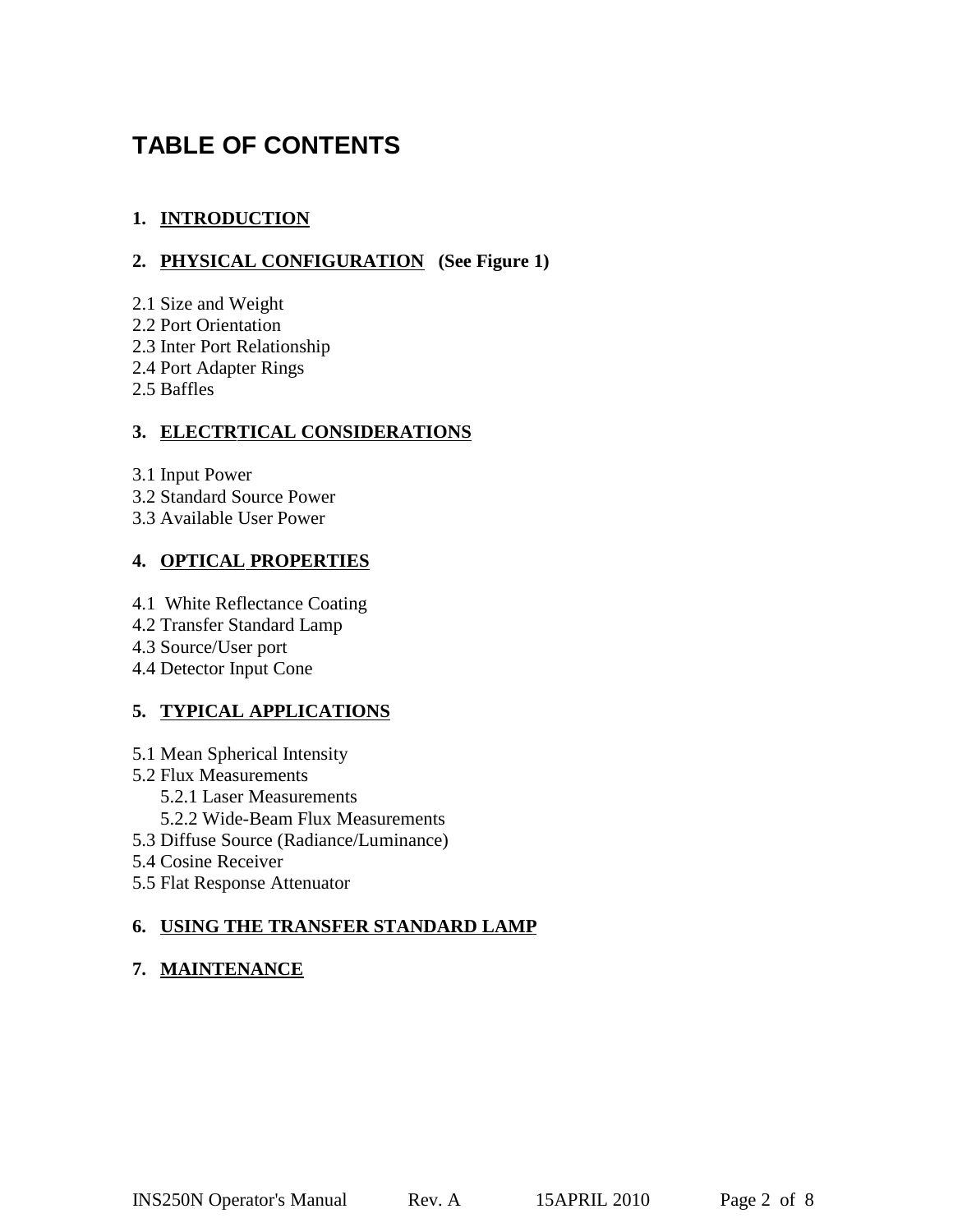

# **INS250N (FIGURE 1)**

#### **1.0 INTRODUCTION**

You have purchased an International Light Technologies' (ILT) Integrating Sphere which has been designed to be a versatile addition to your light measurement equipment and function in a wide variety of applications. The 3 ports have been positioned orthogonally (90 degrees) to each other, to minimize interaction between a light source and the measurement detector, and also between a first "light bounce" and the detector. In addition, a specially designed baffle is mounted inside the sphere to minimize any direct interaction between the three ports.

The sphere diameter and port hole sizes were chosen to be large enough to accept most miniature lamps, up to and including most automotive bulbs, while still being small enough for use in lab and production environments. Three ports are included to allow for: the detector, the built-in calibrated transfer standard lamp, and the test light source. A calibrated transfer lamp is included to allow correction to the calibration which can change with different inputs (and even due to the absorption of the lamp envelope itself). This built-in lamp permits an absolute calibration to be accomplished, even with these variations.

ILT's ILT1700 and ILT1400 Radiometer/Photometers (sold separately) allow programming for direct reading in the appropriate optical units. This is especially useful with the INS250N INS250N Operator's Manual Rev. A 15APRIL 2010 Page 3 of 8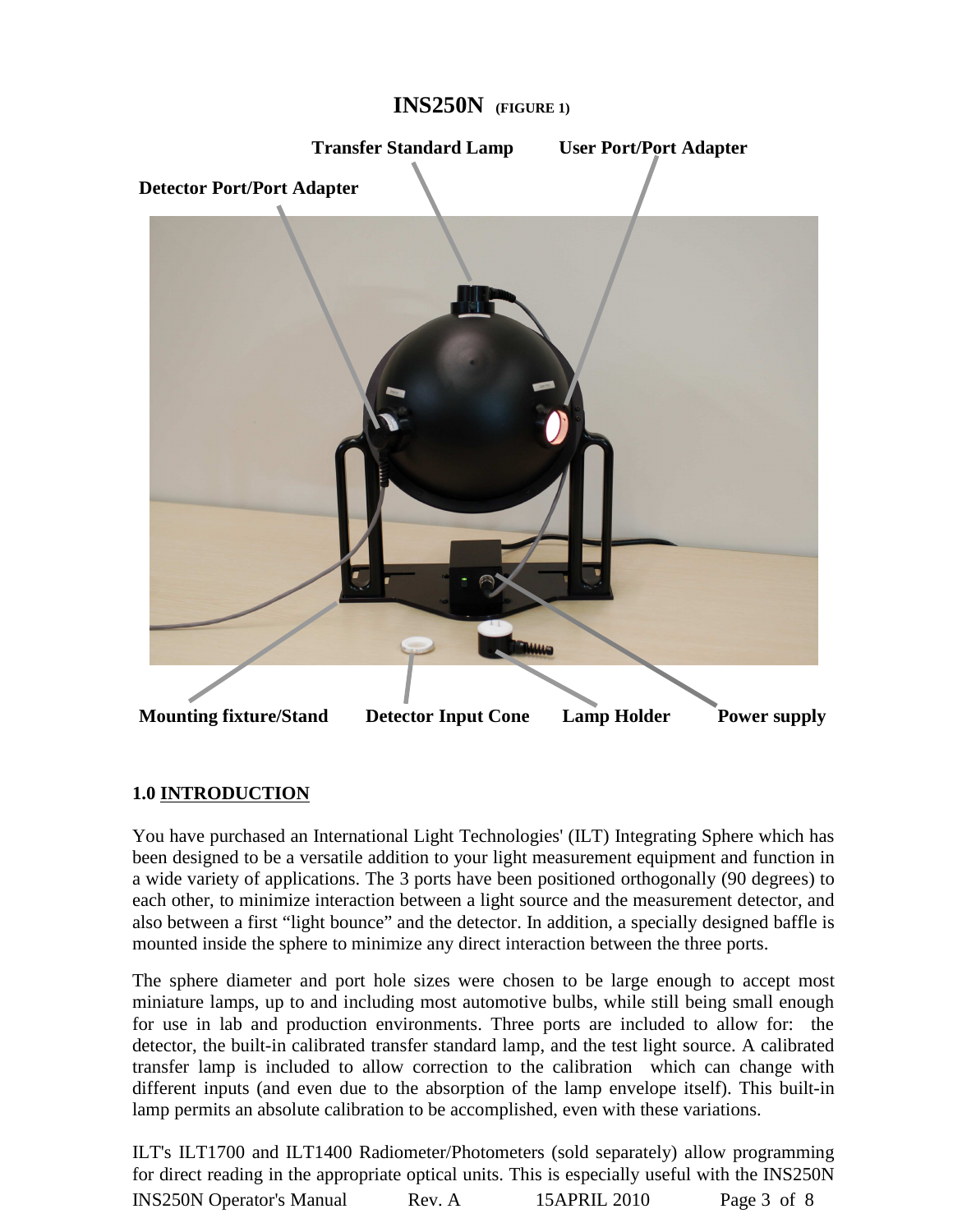as it can be used with numerous detector configurations for both radiometric and photometric applications. For example, the system can be calibrated to read out the mean spherical candle power of miniature lamps and/or light emitting diodes (LEDs) permitting rapid quality control inspection. Then using the same detector and sphere with different filters and calibration factors, you can also obtain the total power in watts. For customers requiring more in depth information such as spectral data, color temperature, CRI, and Chromaticity, the INS250N can also be calibrated with our ILT950 spectroradiometer.

#### **2. PHYSICAL CONFIGURATION**

**2.1 Size and Weight -** The INS250N assembly includes the 10 inch (inside) diameter Integrating Sphere, the mounting fixture/stand, a built in power supply and a calibrated standard transfer lamp. The overall size is approximately  $14\frac{1}{2}$ " wide by  $16$ " high x  $10\frac{1}{4}$ " deep. The weight is approximately 7 lbs.

**2.2 Port Orientation -** The system is supplied with three (3) standard 58 mm diameter input/output ports, located in one hemisphere. These ports have been carefully positioned orthogonally (90 degrees) to each other, to minimize the possibility of light traveling directly from one port to the detector.

**2.3 Inter-port relationship –** One concern when selecting an integrating sphere is proper elimination of "first bounce" or direct measurements. One might assume that if you locate the three ports very close together you would eliminate the possibility of direct exposure from the source at the detector, but depending on the light source, this is not the case. For example, if the source is a collimated beam of light, the first bounce of the beam could bounce back directly to the detector. Another concern when testing lamps is the effect of hot spots. Any "hot spots" should not be in direct view of the detector. Taking this into consideration, the ports of the INS250N are 90 degrees from each other. In addition to optimized port location, the INS250N includes a baffle placed between the detector and each of the other two ports (user and standard lamp) to minimize direct interaction between the three ports. Also included with the INS250N is a detector input cone coated with the same coating as the INS250N. The cone should be used with SED(SEL) detectors to increase the reflective surface area, and restrict the field of view of the detector to  $+/- 45$  degrees to prevent direct view of the test lamp.

**2.4 Port Adapter Rings –** To accommodate a wide variety of light sources, fixtures, measurement detectors, and transfer standard lamps each of the three INS250N port holes includes an aluminum port adapter ring with thumb screws. Each port adapter ring is capable of securely holding a detector, light source, or other fixture up to 42 mm in diameter. While the port adapter rings allow great flexibility for mounting devices to the sphere for test and measurement, the sides of the port adapter rings can occlude light at wide angles from entering through an open port if the INS250N is used as a cosine receptor. ILT can eliminate one of the port adapter rings to improve cosine performance and install a window to prevent sphere contamination through the open port since the port can no longer accept our standard port plugs with the port adapter ring removed.

**2.5 Baffles** – The INS250N includes a specially designed baffle mounted securely in the center position between the three ports. The purpose of the baffle is to prevent direct measurement of light from the test lamp or from a wide-angle source coming through the input port. The baffle has been designed for use with miniature lamps and assumes the source will not be inserted very deeply into the sphere. If this is not the case, a custom baffle may be required to block the test lamp. In order to customize a baffle, we would need to know the INS250N Operator's Manual Rev. A 15APRIL 2010 Page 4 of 8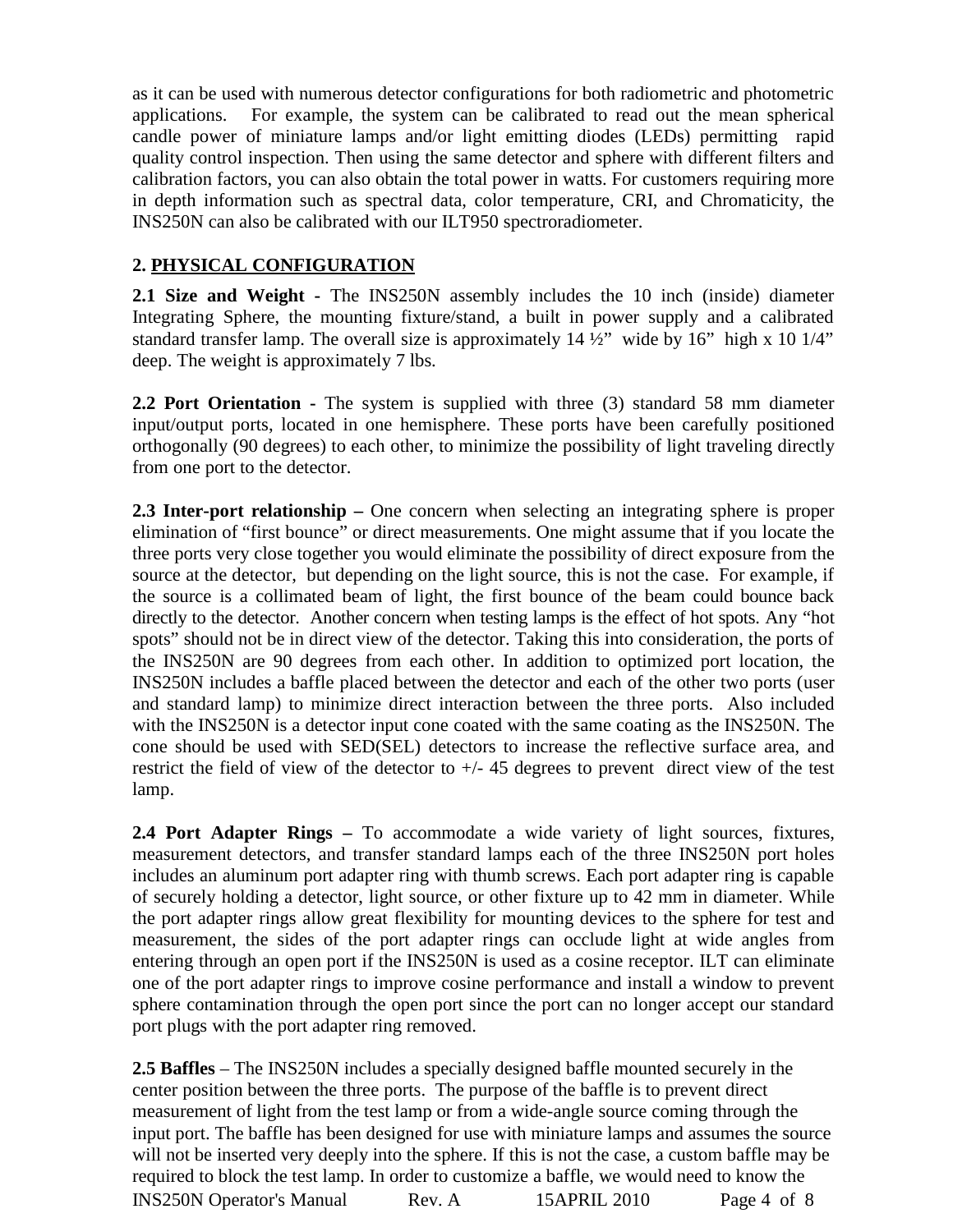exact dimensions of the test lamp, since the geometry is quite complex for the design of a custom baffle. (Note: the white reflectance coating is very delicate therefor ILT does not recommend customer modifications) Please contact ILT for a quotation.

# **3. ELECTRICAL CONSIDERATIONS**

**3.1 Input Power** - The standard wiring configuration is set up to accept 115 to 250 VAC, 50-60 Hz input power, and includes a plug for USA 115 VAC. (Plug adapters for other countries can be added by end user) The source input power requirement is less than 10 watts, and if the Power Supply is not used to drive an extra load, the requirement drops to less than 3 watts.

**3.2 Standard Source Power** - The integrating sphere assembly includes a 5 VDC power supply which supplies current to the transfer standard lamp and can also be used to power the test lamp.

**3.3 Available User Power** - The 5VDC power supply has a 1.5 amps but only 60 milliamps are needed to power the transfer standard lamp. This leaves more than one (1) amp available to power the test lamp. If LED's are to be tested, an appropriate current limiting resistor can be used to supply the proper bias current.

# **4.0 OPTICAL PROPERTIES**

**4.1 White Reflectance Coating**- The sphere coating has been chosen for its optical reflectance over a broad spectral range, at the sacrifice of adhesion. This makes the INS250N coating very delicate, therefor it must be handled with extreme care. The coating provides near-perfect diffuse reflectance at levels up to 98% in the 250-2500nm (UV-VIS-NIR)wavelength range with optimal performance provided in the wavelength region from 300 to 1200 nm.



Coating damage has the most effect on stability and prolonged life of the system. Extreme caution should be taken to prevent impact to the sphere and contact with any internal surface. Its is very important to prevent any foreign particles from falling into the sphere including dirt and debris, since a one percent change in reflectance can produce a five percent change in throughput. Sphere re-coating is available, however this type of repair is costly and time consuming as the process requires multiple layers of the specialized coating.

INS250N Operator's Manual Rev. A 15APRIL 2010 Page 5 of 8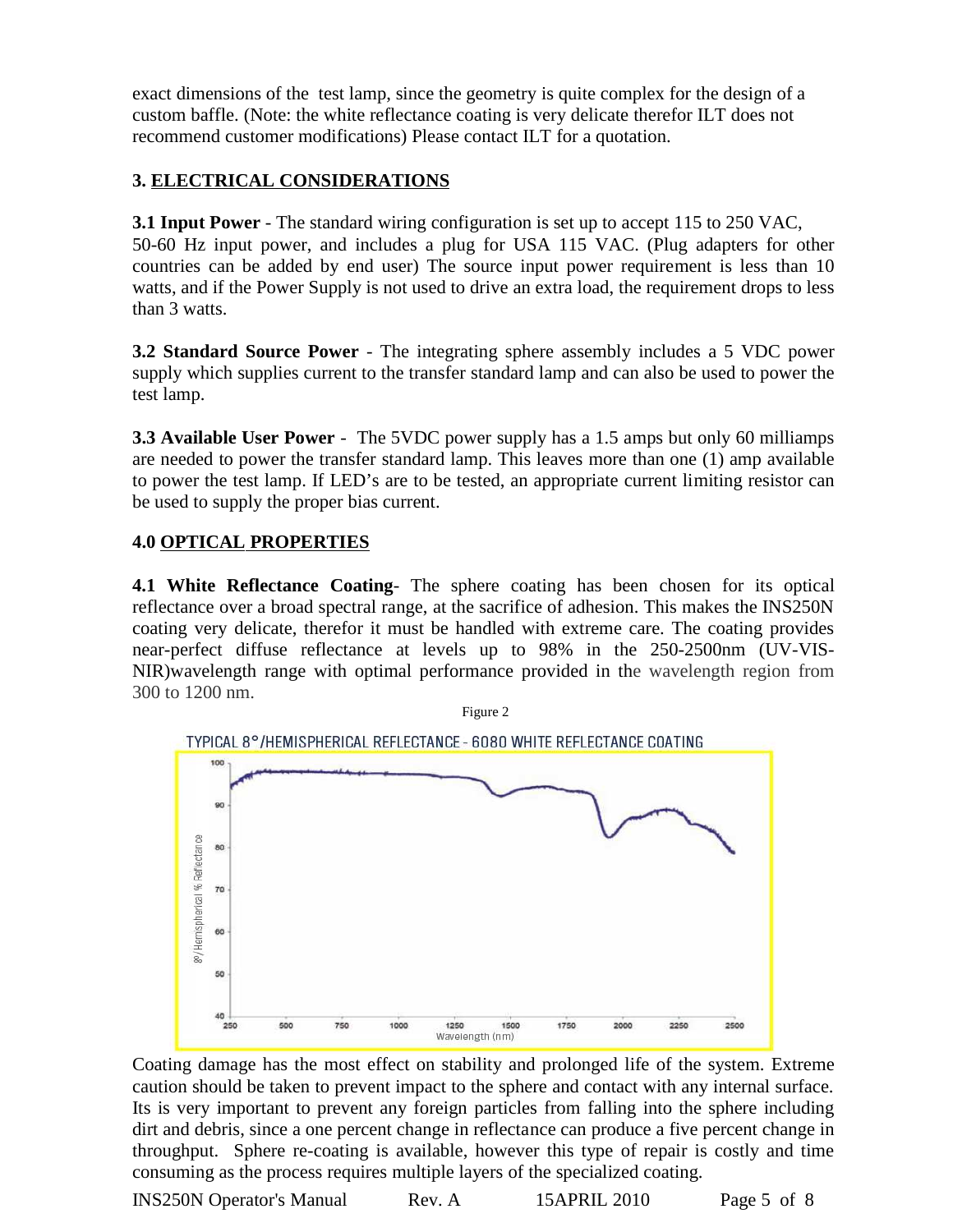**4.2 Transfer Standard Lamp**- The 5V, 42 lumen Halogen Transfer Lamp was chosen due to its low output in a range similar to that of many common miniature lamps and sources of beam power. The proximity of the standard lamp output to the commonly used ranges reduces the chance of a non-linearity creating unwanted error. This is not to say that our detectors are non linear, in fact, they are more linear than most methods of measurement. However it is a good technical precaution to stay in the same "ball park". This lamp is not meant to be a calibration standard in its own right. It was selected to have a long life and provide a good indication of the condition of the sphere. Its primary use is to allow correction to the spheres initial calibration. (see section 6. for details)

**4.3 Source/User Port**— Other miniature lamps may be mounted in a similar fashion to that of the Transfer Standard Lamp. The standard baffle provides proper blocking of direct radiation from reaching the detector, as long as the lamp is located close to opening of the port plug. If a large lamp is used, which projects considerably into the sphere, the direct path to the detector may not be properly blocked. In this case it would be necessary to redesign the baffle, or make a new one specifically for that application. If your application requires a custom baffle please contact ILT for a quote. (Please note: The white reflectance coating is very delicate therefor ILT does not recommend customer modifications.

**4.4 Detector Input Cone** - The INS250N includes a detector input cone with  $1\frac{1}{4}$ " x 24 threads for use with ILT1400 and ILT1700 SED(SEL) detectors. If your sensor includes a W or TD wide eye diffuser, the "Cone Plug" should be used in place of the diffuser. To make the detector have the correct acceptance angle,the cone is mounted on the front of the detector to improving the gain and also restricting the field of view to  $+/45$  degrees. This field restriction is required when a beam measurement is being made.

### **5. TYPICAL APPLICATIONS**

**5.1 Mean Spherical Candle Power(MSCP)—** Isotropic intensity of a light source is also refered to as the MSCP rating of a lamp. It is measured at the design voltage and is the total amount of light emitted from a light source in ALL directions. One MSCP is equivalent to all the light emitted from all directions of one standard spermaceti candle. 1 MSCP equals 12.57 (4 pi) lumens (photometric) or Watts/Steridian (radiometric).

Isotropic intensity, also referred to as mean spherical candela, requires an integrating sphere for measurement and should not be confused with Beam Intensity, often classified as beam candela. If the output of the source emits in all directions, then the MSCP measurement is a better indication of performance. On the other hand, if the output from the source is emitted one direction, then Beam Intensity measurements would be more appropriate and a sphere would not be required.

**5.2 Flux Measurements** Determining the the total radiant power (Watts) or luminous flux (lumens) of light sources is one of the most common uses of integrating spheres. To properly measure the total Flux of a source, one must "capture"all of the radiation in every direction.

**5.2.1 Laser Measurements**— Total flux measurements can be performed with the source located outside the sphere (directional sources) or inside (omni-directional sources). If your requirements are to determine the flux output from a source which is in the form of a beam, such as a laser, the integrating sphere makes a very nice receiving system, since the large Input Port forms a uniformly sensitive detector- with a large receiving-diameter (37.6mm).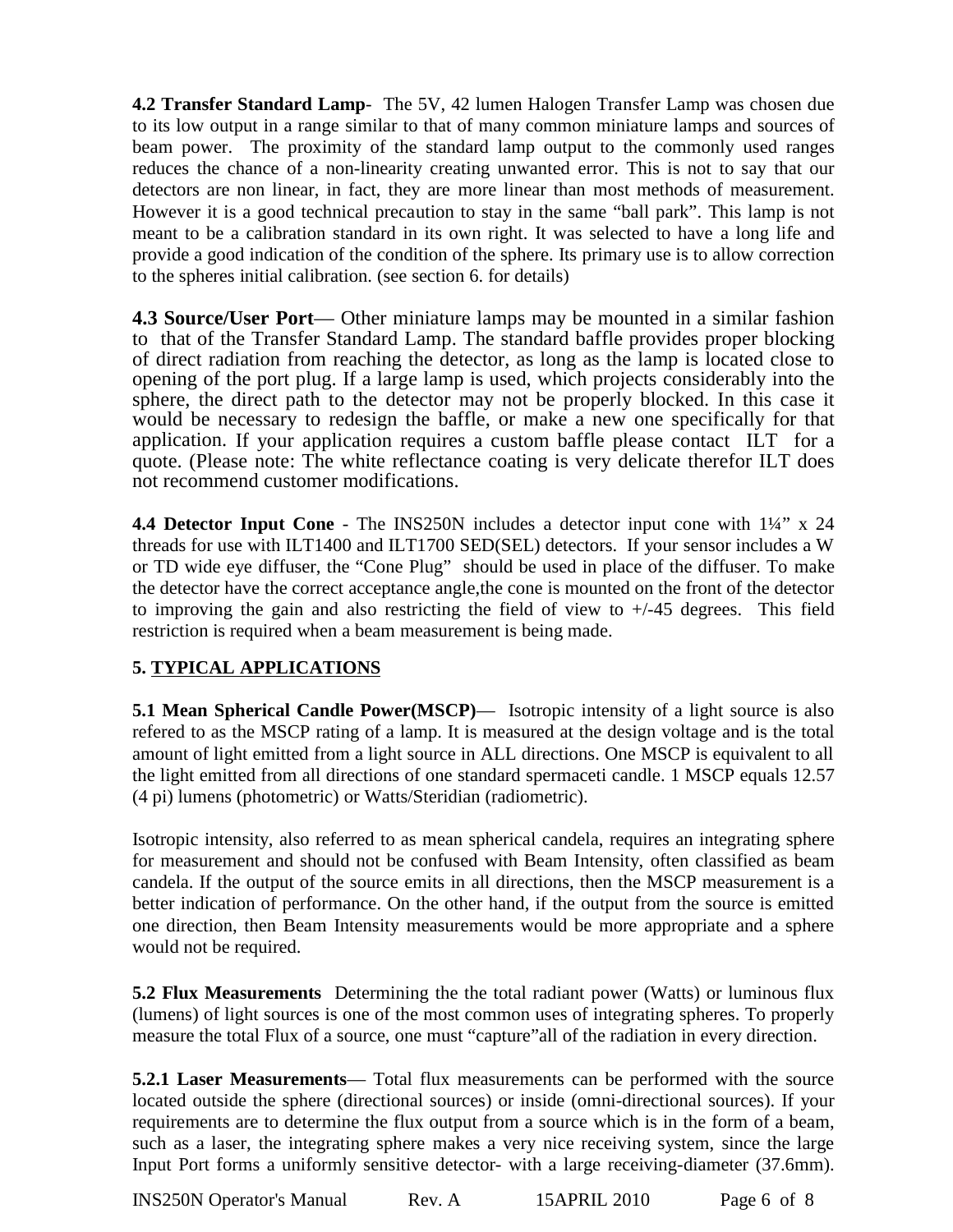In the case of laser applications, the final absolute answers are in Optical Power (Watts or Lumens).

**5.2.2 Wide-Beam Flux Measurements**— Wide beam sources are also very accurately measured simply by catching all the light in the input port. For diverging beams, it is necessary to be close enough to insure that the outer edges of the beam diameter are still smaller than the input port diameter. The uniform sensitivity of the port properly measures the total flux entering the hole. In addition the Sphere acts as an attenuator and provides a uniform signal to the detector. Large solid angles can be accommodated. In fact one steradian of flux can be measured, by establishing the source at 34.7 millimeters distance away from the user port. This makes it very easy to make beam candela (lumen/steradian) measurements, since you would be measuring with a solid angle of one steradian. The receiving cone for other solid angles can also be measured with a great deal of accuracy, since the distances are large, and uncertainties are minimized. If the distance to the input port is large with respect to the port diameter (37.6mm), then the calculation reduces approximately to the area of the Input Port (11.10 sq. cm.), divided by the distance squared. In other words, if you were 10 centimeters away from the rim of the port, you would divide 11.10 by 10 squared and find the solid angle to be 0.111 steradians.

If the Sphere is calibrated to read optical watts, it is easy to convert to irradiance. The input port is 11.10 square centimeters; therefore if you overfill the port with light, dividing the number of watts measured, by the input area, converts the reading to watt per square centimeter. If it is calibrated in Lumens, then by dividing by the input area in square feet (1.195e-2) you can convert to Lumens per square foot ( Foot-Candles).

**5.3 Diffuse Source (Radiance/Luminance)** — In order to calibrate a luminance (brightness) meter, it is necessary to have a uniform diffuse source of luminance. Such a source is difficult to generate while maintaining both the properties of uniformity across the surface and still have a diffuse lambertian spatial emission pattern. An Integrating Sphere is ideal for solving both requirements. The internal transfer standard lamp will produce a low level luminance source; however a brighter source can be used. We can provide a luminance calibration and special lamp installation if this is a requirement.

**5.4 Cosine Receiver**—Not only does the Input Port of an Integrating Sphere have a uniform sensitivity across the face of the hole, it also provides a very good spatial sensitivity to match the Lambertain response (Cosine). In the design of the INS250N we include 3 Input Port Adapters which obstruct the light at wide angles, thus altering the Cosine Response to oblique angles. However, we can manufacture a sphere without a port adapter, and can install a window for environmental protection. Contact the factory for these custom modifications.

**5.5 Flat Response Attenuator**— The special White Reflectance Coating has a very flat Spectral Response, making it an excellent attenuator from the UV through the Infra-red portion of the spectrum (see figure 2). UV light is especially difficult to measure and still maintain detection, having a cosine response. This is one of the strong features of the INS250N.

#### **6. USING THE TRANSFER STANDARD LAMP**

The transfer standard lamp has been included in the INS250N to eliminate as much of the error produced by variations in the configuration of the Sphere as possible. Adjusting the calibration factor is recommended when you remove the port plug to measure a laser, insert a special fixture for holding a lamp, or even inserting the test lamp (remember the lamp base INS250N Operator's Manual Rev. A 15APRIL 2010 Page 7 of 8